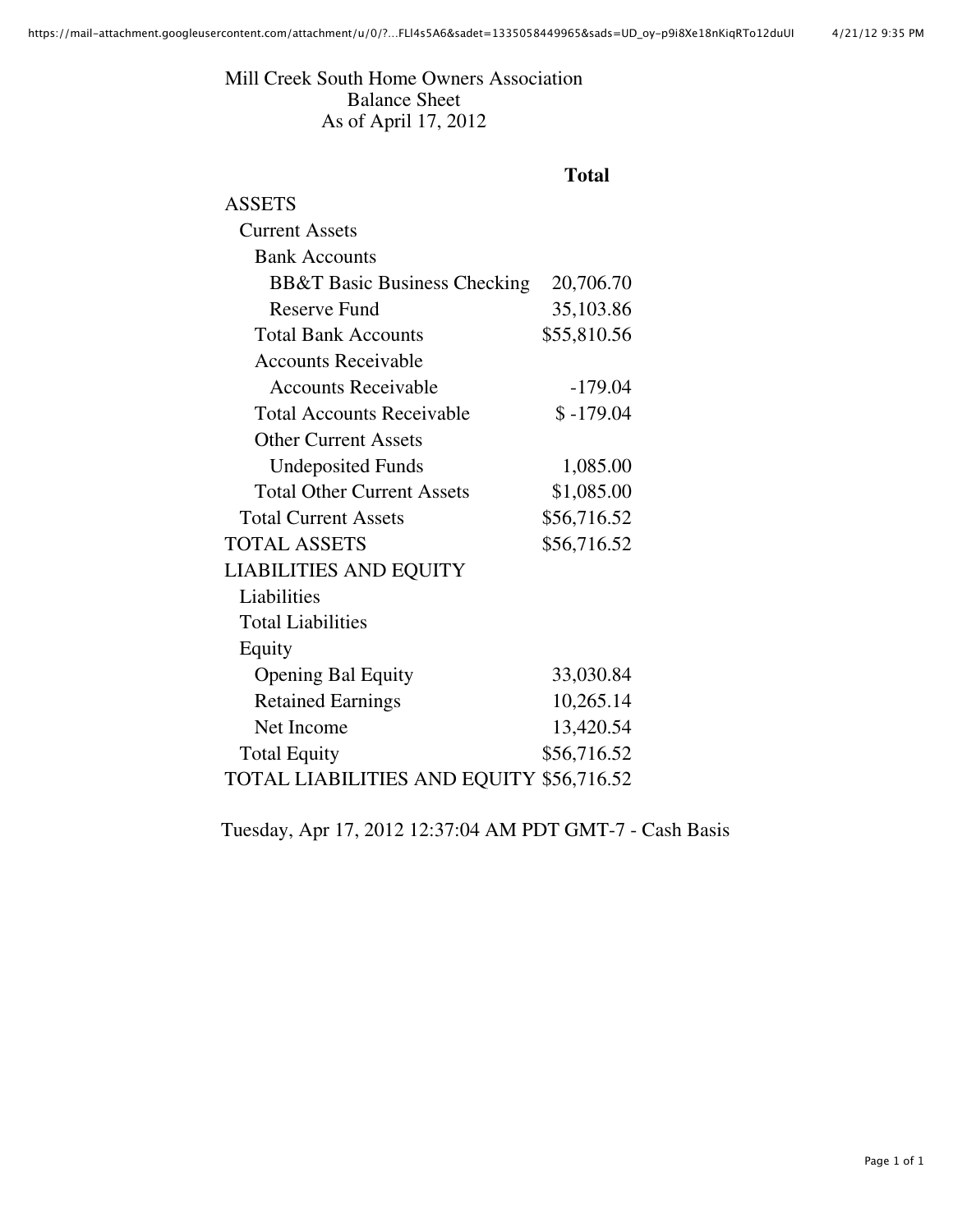Mill Creek South Home Owners Association Profit & Loss January 1 - April 17, 2012

## **Total**

| Income                          |             |
|---------------------------------|-------------|
| Dues                            | 15,257.50   |
| Misc. Income                    | 10.85       |
| <b>Total Income</b>             | \$15,268.35 |
| <b>Cost of Goods Sold</b>       |             |
| Mailboxes/paint for homeowners  | $-120.00$   |
| <b>Total Cost of Goods Sold</b> | $$ -120.00$ |
| <b>Gross Profit</b>             | \$15,388.35 |
| <b>Expenses</b>                 |             |
| <b>Bank Service Fees</b>        | 46.00       |
| <b>Capital Improvements</b>     | 76.07       |
| <b>Commons Maint.</b>           |             |
| Maintenance                     | 113.58      |
| Pond & Stream Valleys           | 575.00      |
| <b>Total Commons Maint.</b>     | 688.58      |
| <b>Insurance</b>                | 658.00      |
| Lighting, Repairs & Electricity | 55.56       |
| Office Expense                  | 372.82      |
| Social                          | 83.87       |
| <b>Total Expenses</b>           | \$1,980.90  |
| <b>Net Operating Income</b>     | \$13,407.45 |
| Other Income                    |             |
| <b>Interest Income</b>          | 13.09       |
| <b>Total Other Income</b>       | \$13.09     |
| Net Other Income                | \$13.09     |
| Net Income                      | \$13,420.54 |

Tuesday, Apr 17, 2012 12:37:05 AM PDT GMT-7 - Cash Basis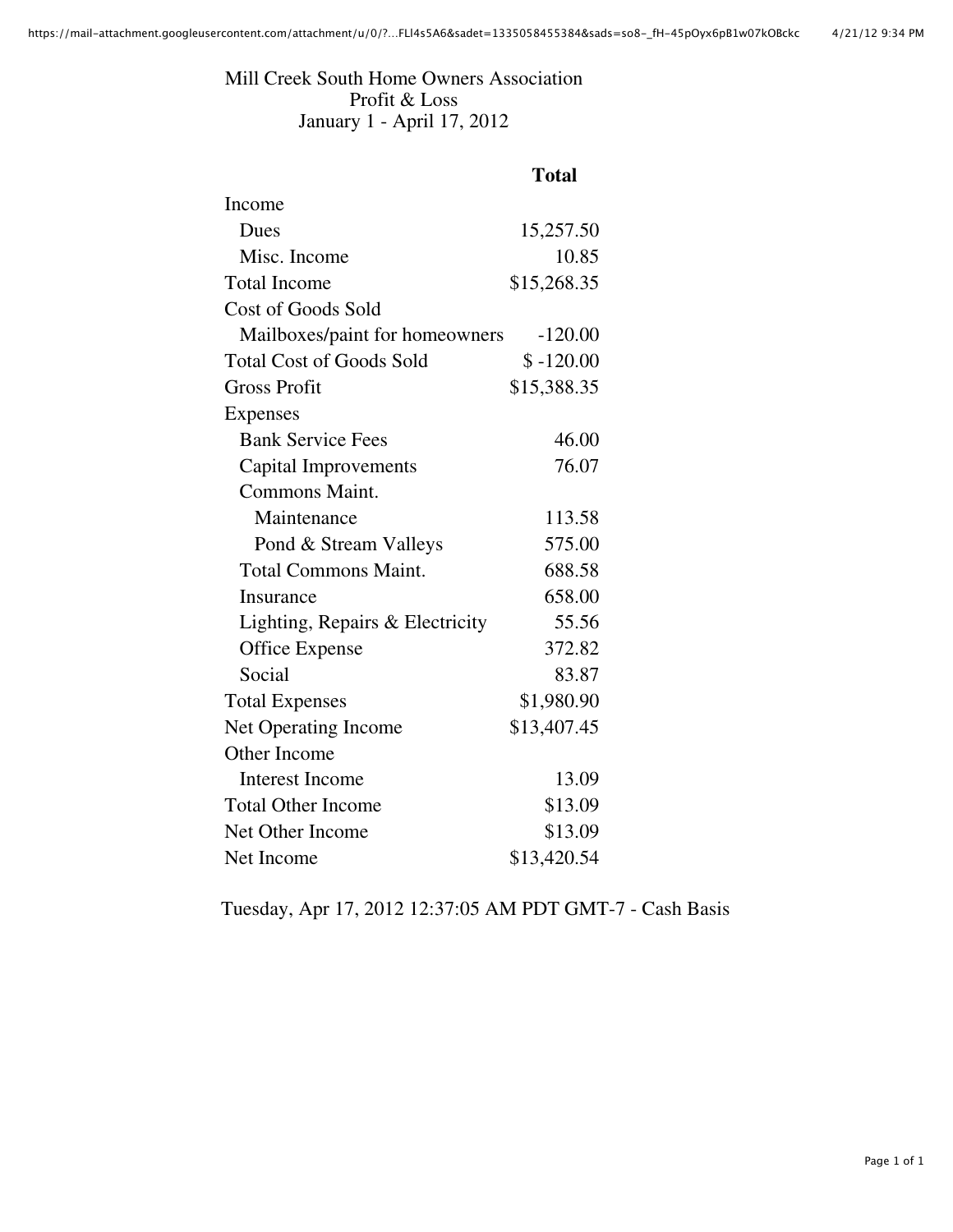## Mill Creek South Home Owners Association Profit & Loss Detail March 2012

| Date                                | <b>Type Num</b> | <b>Name</b>                                        | <b>Memo/Description</b>                                    | <b>Split</b>                                         | <b>Amount</b> | <b>Balance</b> |
|-------------------------------------|-----------------|----------------------------------------------------|------------------------------------------------------------|------------------------------------------------------|---------------|----------------|
| Ordinary Income/Expense             |                 |                                                    |                                                            |                                                      |               |                |
| Income                              |                 |                                                    |                                                            |                                                      |               |                |
| Dues                                |                 |                                                    |                                                            |                                                      |               |                |
|                                     |                 | 03/06/2012 Invoice 1463 402 HIDDEN<br><b>RIDGE</b> | <b>Annual Homeowner</b><br>Association dues for 1<br>year. | Accounts<br>Receivable                               | 85.00         | 85.00          |
| 03/06/2012 Invoice 1487 1535        |                 | <b>STONEY</b><br><b>CREEK</b>                      | <b>Annual Homeowner</b><br>Association dues for 1<br>year. | Accounts<br>Receivable                               | 85.00         | 170.00         |
| 03/06/2012 Invoice 1499 1455        |                 | <b>STONEY</b><br><b>CREEK</b>                      | <b>Annual Homeowner</b><br>Association dues for 1<br>year. | Accounts<br>Receivable                               | 85.00         | 255.00         |
| <b>Total for Dues</b>               |                 |                                                    |                                                            |                                                      | \$255.00      |                |
| <b>Total for Income</b>             |                 |                                                    |                                                            |                                                      | \$255.00      |                |
| <b>Cost of Goods Sold</b>           |                 |                                                    |                                                            |                                                      |               |                |
|                                     |                 | Mailboxes/paint for homeowners                     |                                                            |                                                      |               |                |
| 03/06/2012 Invoice 1522 1602        |                 | <b>SAGEWOOD</b>                                    | <b>Replacement Mailbox</b>                                 | Accounts<br>Receivable                               | $-60.00$      | $-60.00$       |
|                                     |                 | Total for Mailboxes/paint for homeowners           |                                                            |                                                      | $$ -60.00$    |                |
| <b>Total for Cost of Goods Sold</b> |                 |                                                    |                                                            |                                                      | $$ -60.00$    |                |
| <b>Gross Profit</b>                 |                 |                                                    |                                                            |                                                      | \$315.00      |                |
| <b>Expenses</b>                     |                 |                                                    |                                                            |                                                      |               |                |
| <b>Bank Service Fees</b>            |                 |                                                    |                                                            |                                                      |               |                |
| 03/21/2012 Check                    |                 | Service<br>Charge                                  |                                                            | <b>BB&amp;T</b> Basic<br><b>Business</b><br>Checking | 16.00         | 16.00          |
| <b>Total for Bank Service Fees</b>  |                 |                                                    |                                                            |                                                      | \$16.00       |                |
| <b>Office Expense</b>               |                 |                                                    |                                                            |                                                      |               |                |
| 03/22/2012 Check                    |                 | <b>Quick Books</b><br>Online                       |                                                            | <b>BB&amp;T</b> Basic<br><b>Business</b><br>Checking | 39.95         | 39.95          |
| <b>Total for Office Expense</b>     |                 |                                                    |                                                            |                                                      | \$39.95       |                |
| <b>Total for Expenses</b>           |                 |                                                    |                                                            |                                                      | \$55.95       |                |
| Net Ordinary Income                 |                 |                                                    |                                                            |                                                      | \$259.05      |                |
| Other Income/Expense                |                 |                                                    |                                                            |                                                      |               |                |
| Other Income                        |                 |                                                    |                                                            |                                                      |               |                |
| <b>Interest Income</b>              |                 |                                                    |                                                            |                                                      |               |                |
| 03/30/2012 Deposit                  |                 |                                                    |                                                            | <b>Reserve Fund</b>                                  | 4.46<br>د د م | 4.46           |

Page 1 of 2